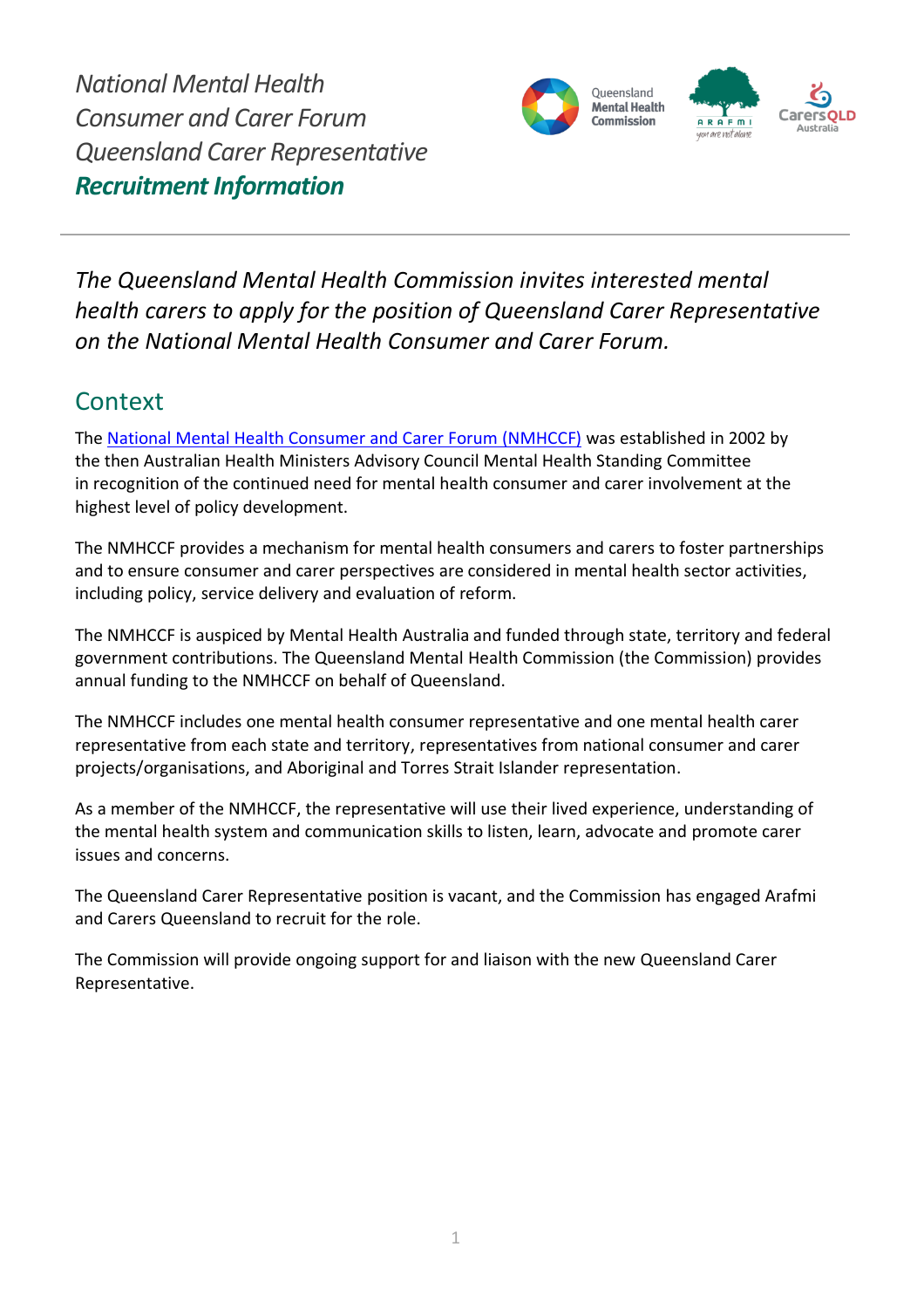*National Mental Health Consumer and Carer Forum Queensland Carer Representative Recruitment Information*



*The following position description and selection criteria are provided to guide applicants to complete an application for the Queensland Carer Representative role on the NMHCCF.*

# Position description – Carer Representative

#### **Key tasks for the Queensland Carer Representative:**

- Represent Queensland mental health carers at the NMHCCF. Where possible this is to include carers in regional areas and carers of diverse backgrounds and ages.
- Present the range of carer perspectives using system advocacy skills in a national policy development context.
- Maintain connection with and be actively involved in the key networks of mental health carer representatives across Queensland.
- Be the link for information and sharing between the NMHCCF and the Commission, as well as relevant Queensland-based carer networks.
- Maintain regular contact with the Queensland contact officer at the Commission.
- Fulfil duties of NMHCCF members as outlined in the [National Mental Health Consumer and](https://nmhccf.org.au/sites/default/files/docs/operating_guidelines_september_2017.pdf)  [Carer Forum Operating Guidelines September 2017.](https://nmhccf.org.au/sites/default/files/docs/operating_guidelines_september_2017.pdf)

## Selection Criteria

1. Demonstrated ability to provide an understanding of diverse carer perspectives at a system advocacy level.

#### **For example, skills may include:**

- An understanding of the principles of carer participation.
- Being widely informed of and able to represent carer experiences beyond one's own personal experience.
- Familiarity or the ability to gain familiarity with Queensland and national policy issues in mental health.
- Being able to provide advice and strategic direction to the NMHCCF on behalf of Queensland carers.
- Being able to problem solve, use initiative and contribute to the goals of the NMHCCF.
- 2. Demonstrated ability to establish and maintain networks with Queensland-based carer mental health organisations and/or government bodies.